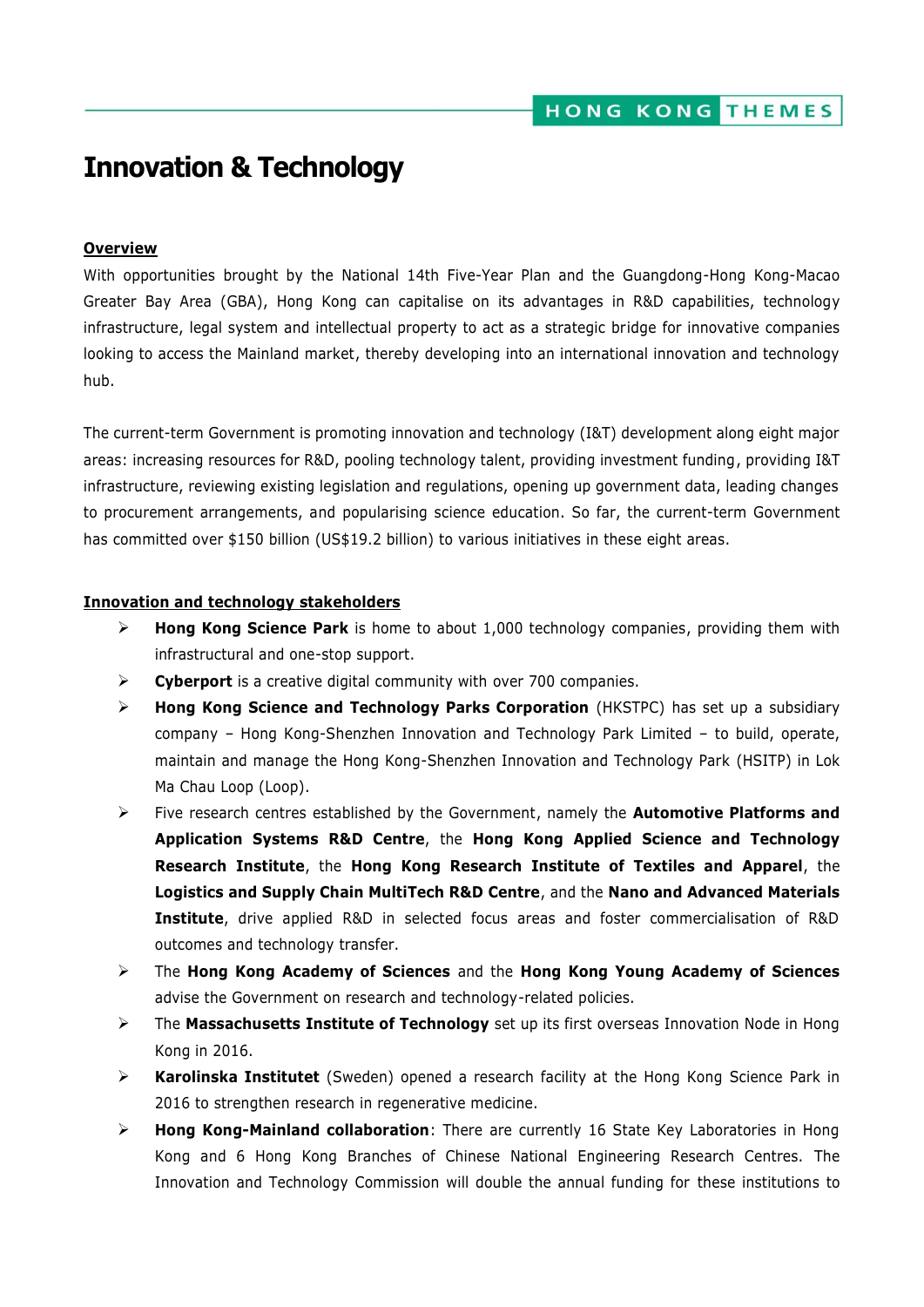\$440 million starting from 2022-23 financial year to strengthen support for R&D activities and promote further co-operation and exchanges with institutions in the Mainland.

- The **Ministry of Science and Technology (MOST)** and the Hong Kong Special Administrative Region Government (HKSAR Government) signed the "Arrangement on Enhancing Innovation and Technology Cooperation between the Mainland and Hong Kong" and the "Agreement on Commencing Jointly Funded Projects between the MOST and the Innovation and Technology Bureau of the HKSAR Government" in September 2018.
- The Chinese Academy of Sciences (CAS) and the HKSAR Government signed the "Memorandum of Understanding on Establishing Affiliated Institution by the CAS in Hong Kong" in November 2018.

# **I&T infrastructure**

- Provide new land mainly for I&T development from the Ma Liu Shui reclamation project and the relocation of the Sha Tin Sewage Treatment Works to caverns. Develop the Loop in to the HSITP. First batch of eight buildings is expected to be completed in phases starting from end-2024.
- The HSITP and areas around Lok Ma Chau/San Tin to consolidate to form the **San Tin Technopole**. The San Tin Technopole, together with the Shenzhen Innovation & Technology Zone (SZ I&T Zone), will form the **Shenzhen-Hong Kong Innovation & Technology Co-operation Zone of approximately 540 hectares.**
- Hong Kong and Shenzhen are taking forward the joint development of the Shenzhen-Hong Kong Innovation & Technology Co-operation Zone, comprising of the HSITP and the SZ I&T Zone, to establish the "one zone, two parks" initiative under the auspices of "one country, two systems".
- Hong Kong and Shenzhen governments signed the **"Co-operation Arrangement on the Establishment of 'One Zone, Two Parks' in the Shenzhen-Hong Kong Innovation and Technology Co-operation Zone at the Loop"** (Co-operation Arrangement) in September 2021. Under the Co-operation Arrangement, the HKSTPC will kick start the establishment of the Shenzhen branch of Hong Kong Science Park (HKSP) in the SZ I&T Zone, allowing institutes and enterprises that are interested in starting business in the GBA to first establish presence in the Co-operation Zone. At the same time, in order to attract talent and enterprises to develop in the Co-operation Zone, the governments of both sides have launched the Joint Policy Package for the Shenzhen-Hong Kong Innovation and Technology Co-operation Zone to provide measures conducive to the flow of talent, scientific research resources and business development etc.
- The HKSTPC will set up **InnoAcademy of the GBA** in the Shenzhen Branch of the HKSP to serve as a resource centre, training hub, and exchange platform for talent.
- The HKSTPC will also set up **InnoExpress of the GBA** to nurture start-up and provide business development support for Hong Kong and Mainland I&T enterprises.
- $\triangleright$  Hong Kong is a leading digital economy, consistently achieving top rankings in digital readiness and Internet access capabilities. Hong Kong has 12 **submarine cable systems** and operates 9 **satellites** for external communications. Several submarine cable systems will be ready in the coming years, enhancing the city's connectivity with other parts of the world.
- The **Re-industrialisation Funding Scheme** was launched in 2020 to subsidise manufacturers, on a matching basis, to set up smart production lines in Hong Kong.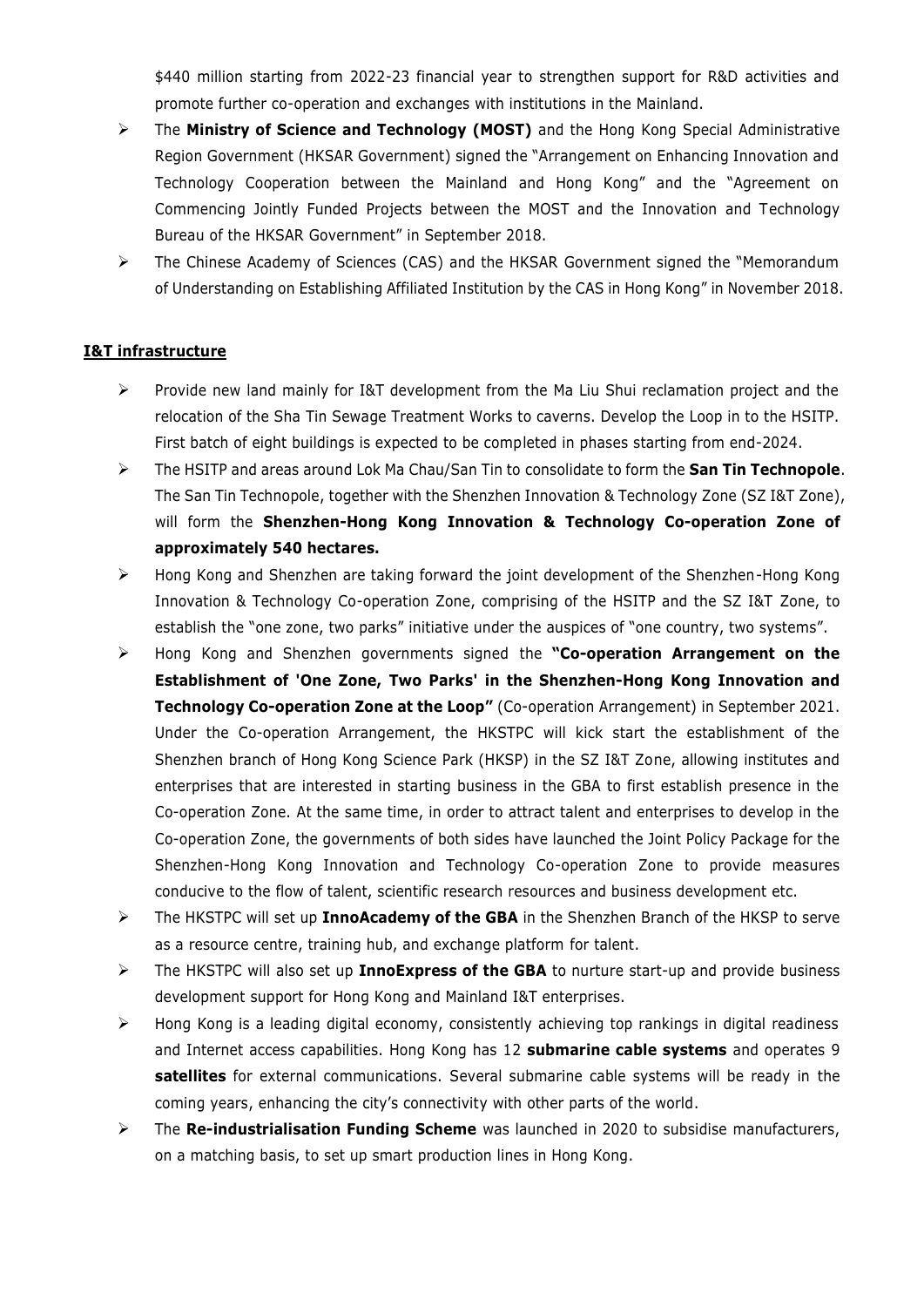- The **Advanced Manufacturing Centre** (AMC) in the Tseung Kwan O InnoPark is ready for tenants' move-in from the second quarter of 2022, providing a gross floor area of about 108,600 square metres for accommodating high value-added manufacturing. The HKSTPC has also started planning for the construction of the second AMC.
- The HKSTPC is developing the **Microelectronics Centre** in the Yuen Long InnoPark, which is expected to be completed in 2023.
- The **Data Technology Hub** in Tseung Kwan O commenced operation, providing a purposedesigned infrastructure for the data technology and telecommunications services industry.
- **Expand Cyberport** to provide additional space for technology companies and start-ups. Construction is expected to complete in 2025 at the earliest.
- Earmark \$3 billion for Stage 2 of the **Hong Kong Science Park Expansion Programme**. The occupancy rate of the two buildings under the Stage 1 expansion is close to 98%.

# **Promoting R&D**

- Universities and research institutions in Hong Kong can apply for **Mainland science and technology funding** for use in Hong Kong. This policy allowing cross-boundary remittance of research funding injects further impetus into Hong Kong's research sector. Up to end 2021, the MOST, the National Natural Science Foundation of China, the Department of Science and Technology of Guangdong Province, the Science and Technology Bureau of Guangzhou Municipality, the Science, Technology and Innovation Commission of Shenzhen Municipality and other Mainland provinces and cities have approved about RMB 620 million (about \$760 million) for universities and research institutes in Hong Kong to conduct R&D or set up laboratories.
- In September 2021, the MOST announced **a series of new measures benefitting Hong Kong** which include opening up more national-level science and technology programmes to Hong Kong, allowing young academics in Hong Kong to apply for the "Young Scientists Fund" under the National Natural Science Foundation of China, welcoming personnel and experts in Hong Kong's science and technology sector to participate in nationwide academic associations of the China Association for Science and Technology as well as be admitted to the National Science and Technology Expert Database and the Award Assessment Expert Database, enhancing the mechanism on shared use of large-scale instruments and equipment for R&D with Hong Kong, deepening science and technology exchanges between people in the Mainland and Hong Kong, and supporting Hong Kong to participate in the setting up of a National Center of Technology Innovation.
- Establish **InnoHK research clusters** at the Hong Kong Science Park. The first two clusters are Health@InnoHK focusing on healthcare technologies, and AIR@InnoHK on artificial intelligence (AI) and robotics technologies. 28 research laboratories under InnoHK have commenced operation.
- $\triangleright$  Set aside \$10 billion to further promote development of life and health technology and set up an **InnoLife Healthtech Hub** in the HSITP.
- $\triangleright$  Set up a dedicated fund to finance local universities or research institutes to participate in national R&D projects.
- The inaugural **City I&T Grand Challenge** was launched 2020, inviting I&T solutions to tackle problems facing the city and people in their daily lives and promote the adoption of I&T.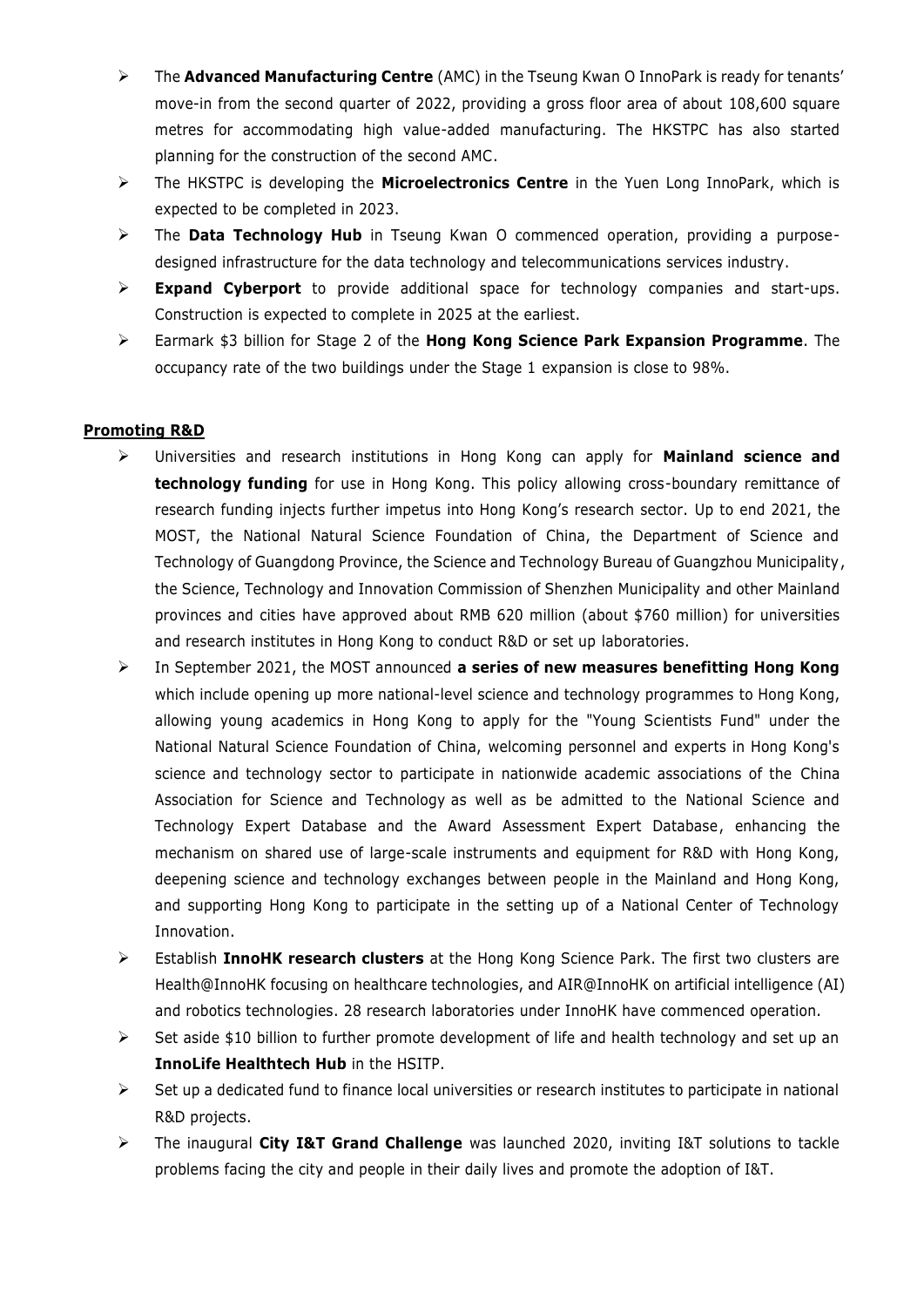$\triangleright$  Local R&D innovations have made a substantial contribution to the battle against COVID-19, address livelihood needs and commercialise efforts.

# **Nurturing and pooling talents**

- The **Global STEM Professorship Scheme** attracts more world renowned scholars to engage in I&T-related teaching and research activities in Hong Kong.
- The **Research Talent Hub** provides funding support to each eligible company or organisation to engage up to four research talents to conduct R&D work.
- The **Technology Talent Admission Scheme** provides a fast-track arrangement for admitting technology talent from the Mainland and overseas to work on R&D in Hong Kong..
- The **STEM Internship Scheme** provides allowance to STEM undergraduates and postgraduates of local universities to enroll in short-term I&T-related internships.
- The **Innovation and Technology Scholarship** subsidises university students to take part in overseas/Mainland attachment programmes, local internships, mentorship programmes, etc.
- The \$500 million **IT Innovation Lab in Secondary Schools Programme** and \$200 million **"Knowing More About IT" Programme** provide funding support to all publicly funded secondary and primary schools respectively to nurture an IT learning atmosphere among students and cultivate their interest in IT through organising IT-related extra-curricular activities.
- The **GBA Youth Employment Scheme** assists Hong Kong youth who aspire to the I&T sector in developing their career in GBA.
- The **Re-industrialisation and Technology Training Programme** provides funding support to local enterprises on a matching basis to train their staff in advanced technologies, especially those related to "Industry 4.0".

# **Supporting start-ups**

- **3,755 start-ups** in Hong Kong in 2021 (up 68% over 2017), and **13,804 start-up jobs** (up 118% over 2017) according to the 2021 start-up survey by InvestHK.
- \$2 billion **Innovation and Technology Venture Fund** (ITVF) set up by the Government to coinvest on a matching basis with selected private venture capital funds in Hong Kong. In the past three years, the ITVF has invested about \$200 million in 26 local start-ups and attracted about\$1.67 billion in private investment.
- Set up a \$5 billion **Strategic Tech Fund** to invest in enterprises with good development potential to enrich the I&T ecosystem in Hong Kong.
- **Private sector**: Alibaba Group launched a \$1 billion Hong Kong Entrepreneurs Fund; Sequoia Capital initiated the Hong Kong X-Tech Startup Platform.
- **Cyberport**: **Cyberport Incubation Programme** and \$200 million **Cyberport Macro Fund** (CMF) to provide initial venture capital funding support for start-ups to scale up and accelerate their progress. Cyberport has injected an additional \$200 million into the CMF in April 2021 and extended its scope to cover Series B and later stage investments. As at end February 2022, CMF has invested more than \$168 million in 21 companies, attracting over \$1.466 billion private investment.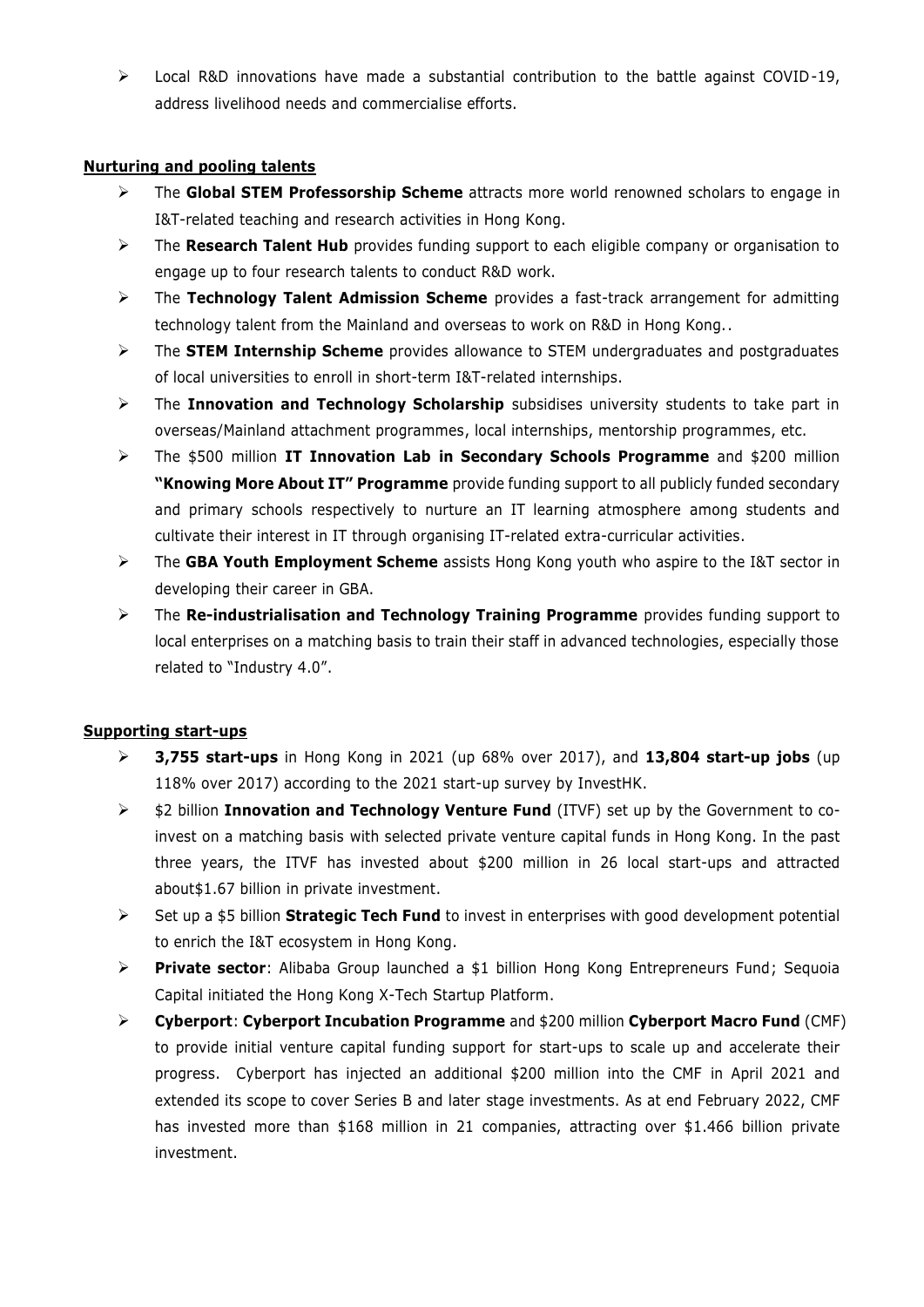- The **HKSTPC** has invested over \$277.2 million in 22 technology start-ups through its **Corporate Venture Fund**, attracting over \$4.3 billion private investment. \$350 million has been injected into the fund to extend its scope to cover Series B and later stage investments.
- The HKSTPC implemented "**HKSTP Incubation**", "**Incu-Bio**" and a pre-incubation programme "**IDEATION**" to support I&T companies at different stages of development.
- The **InnoCell**, adjacent to Hong Kong Science Park, has been completed. It provides about 500 residential units with ancillary facilities to foster the development of the I&T ecosystem in Hong Kong. Successful applicants have been moving in from July 2021.
- The **Technology Start-up Support Scheme for Universities** doubles the annual subsidy amount to \$16 million to each participating university to support their teams in starting technology businesses and commercialising their research and development results. The increased subsidy will be provided to start-ups of universities with private investments on a matching basis of one to one.
- The **Technology Voucher Programme** provides funding support to assist local enterprises and organisations in using technological services and solutions to improve productivity, or upgrade or transform their business processes.
- The **Public Sector Trial Scheme** provides funding support to assist eligible local technology companies and organisations in realising and commercialising their R&D outcomes and encourages public sector organisations to utilise more local R&D outcomes.
- The **E&M InnoPortal** lists the service wishes of various government departments, public organisations and the E&M trades, and invites the I&T sector, including start-ups and universities to propose relevant I&T solutions for matching.

# **Smart city**

- **Hong Kong Smart City Blueprint 2.0**: more than 130 initiatives categorised under major areas, namely "Smart Mobility", "Smart Living", "Smart Environment", "Smart People", "Smart Government", "Smart Economy", "Use of I&T in Combating COVID-19" and "Smart Village Pilots", to bring benefits and convenience to members of the public in their daily lives.
- **Smart City key infrastructure projects**: "iAM Smart" platform (offering around 200 commonly used public and commercial online services as at mid-April 2022); smart lampposts; Next Generation GovCloud; and Big Data Analytics Platform.
- **5G network** now covers over 90% of Hong Kong.
- The 2022-23 Budget earmarked \$600 million to conduct a comprehensive **e-government audit** for the information systems and services of bureaux and departments with a view to accelerating digital government development.
- The 2020-21 Budget earmarked around \$1 billion for the **Smart Traffic Fund** to provide funding support for research and application on vehicle-related I&T.
- \$100 million has been allocated to develop an **integrated digital platform** for data integration and information exchange of all public works projects.
- **The Geospatial Lab**, established in May 2021, helps raise public interest in spatial data, and explores together with the community value and application of spatial data in support of smart city development.